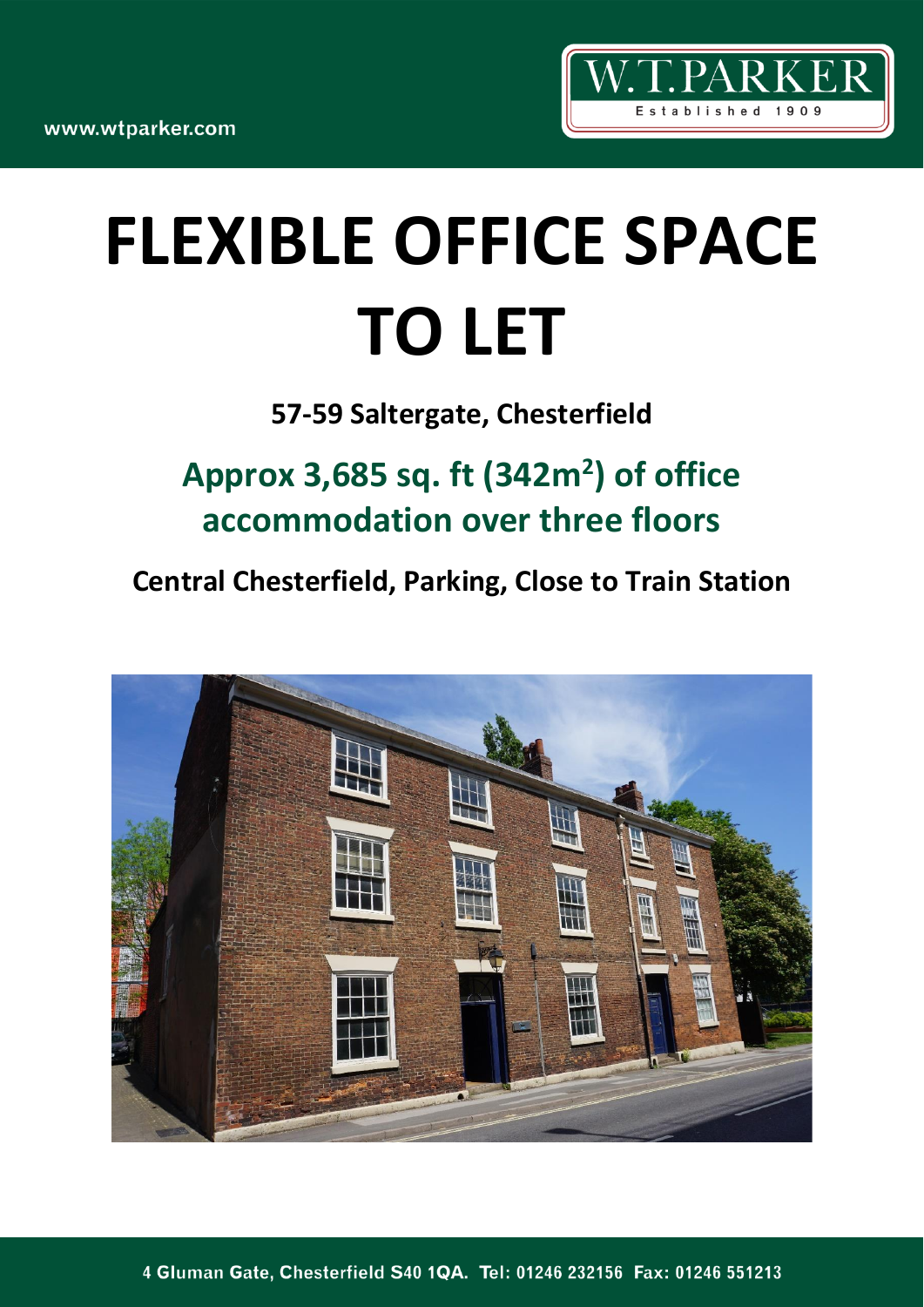# **Description**

A fantastic opportunity to let a spacious prestigious period property in the heart of Chesterfield. These Grade II listed premises (formerly 2 properties) feature an elegant brick frontage in keeping with the historic market town aesthetic of its central location near the recently revitalised Knifesmithgate.

Internally this flexible office space comes with a modernised interior, incorporating 16 individual offices together with large reception, meeting room and kitchen. It has installed a gas central heating and alarm system.

On the ground floor, the entrance opens to a large and open reception area, which can be used as additional office space if required. On the other side of the hallway is the beautiful wood panelled conference room, perfect for meetings of all kinds being centrally located and with easy access in and out of the building. There are 4 further offices and staff kitchen facilities on this floor.





*Reception Area Conference Room*

There is a huge amount of space which can be configured to suit individual or multiple business needs having 3 external doors (2 with road frontage) and 2 independent staircases allowing controlled access around the building. The first and second floors include several offices in a range of sizes to suit multiple functions and workplace setups. There are also toilet facilities on each floor and a fully air-conditioned server room. The property is fully cabled for broadband, phone and internet networks.

There are two basement rooms perfect for storage, accessed from two separate staircases. One basement houses the central heating boiler.

The rear of the property has an outside area with private parking and large lockable gates.

No matter your business or organisation, this flexible office space can adapt to your needs, and if required the tenant can even subdivide and sub-let part of the premises by agreement.

A virtual tour of the property is also available on our website (please note the tour excludes two offices on the top floor).

# **Location**

The Property's location on Saltergate in central Chesterfield affords easy access to all the amenities the town centre has to offer. Saltergate itself is the home to several law practices, accountancy firms and charities, and less than 5 minutes' walk away are the banking quarter of Glumangate and Chesterfield Market.

Access to the property is excellent, with private parking and the new Saltergate multi-storey car park to the rear. For longer journeys, Chesterfield Train Station is only a ten-minute walk away providing excellent connectivity.